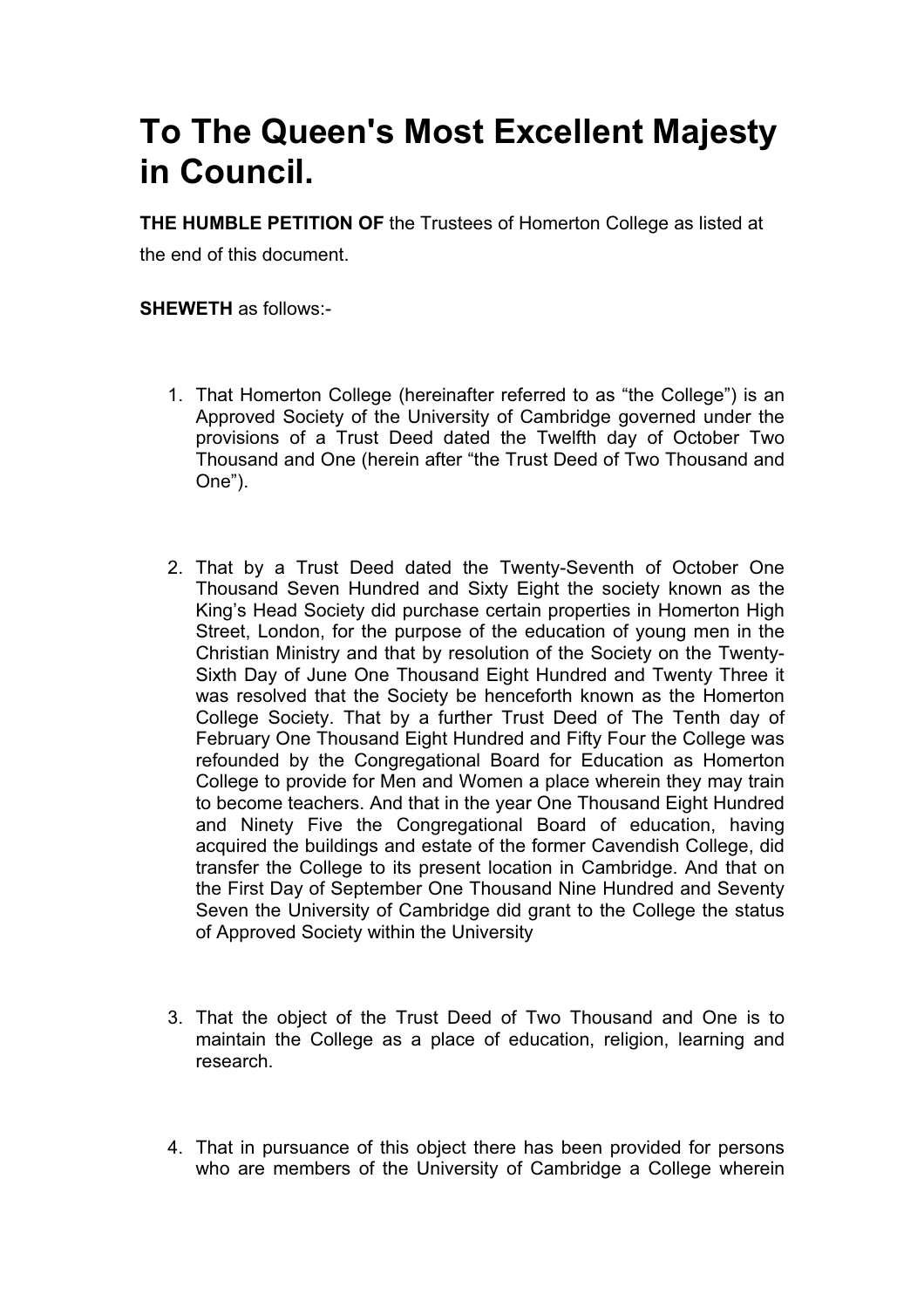they may work for degrees of the University and that the College has, subject to the Statutes and Ordinances of the University, presented such persons for degrees and other qualifications of the University.

- 5. That under the said Trust Deed there have been appointed a Principal and first body of Fellows of the College and that a Council of the College has been established which has been elected by the Fellows and to which Trustees have devolved functions and powers concerning the government of the College.
- 6. That in addition to the Principal the College has 50 Fellows.
- 7. That the College has 1154 students in the current academical year, of whom 593 are undergraduate students reading a wide range of subjects, 226 are graduate students of the University and 335 are training to become teachers.
- 8. That the College owns the freehold of its 25 acre estate.
- 9. That the College possesses investments, property and other assets with nominal value of approximately £113 million.
- 10. That on the ..th day of .. Two thousand and … the University did confer upon the College full collegiate status under statute K.3(a) of the University Statues.
- 11. That at a meeting of the Board of Trustees of the College held on the ..th day of … Two Thousand and Eight the following resolutions were passed with the concurrence of the Fellows:

### **A. Approval of draft Petition and Charter**

That the drafts of the present Petition and Charter presented to the meeting for identification signed by the Chairman of the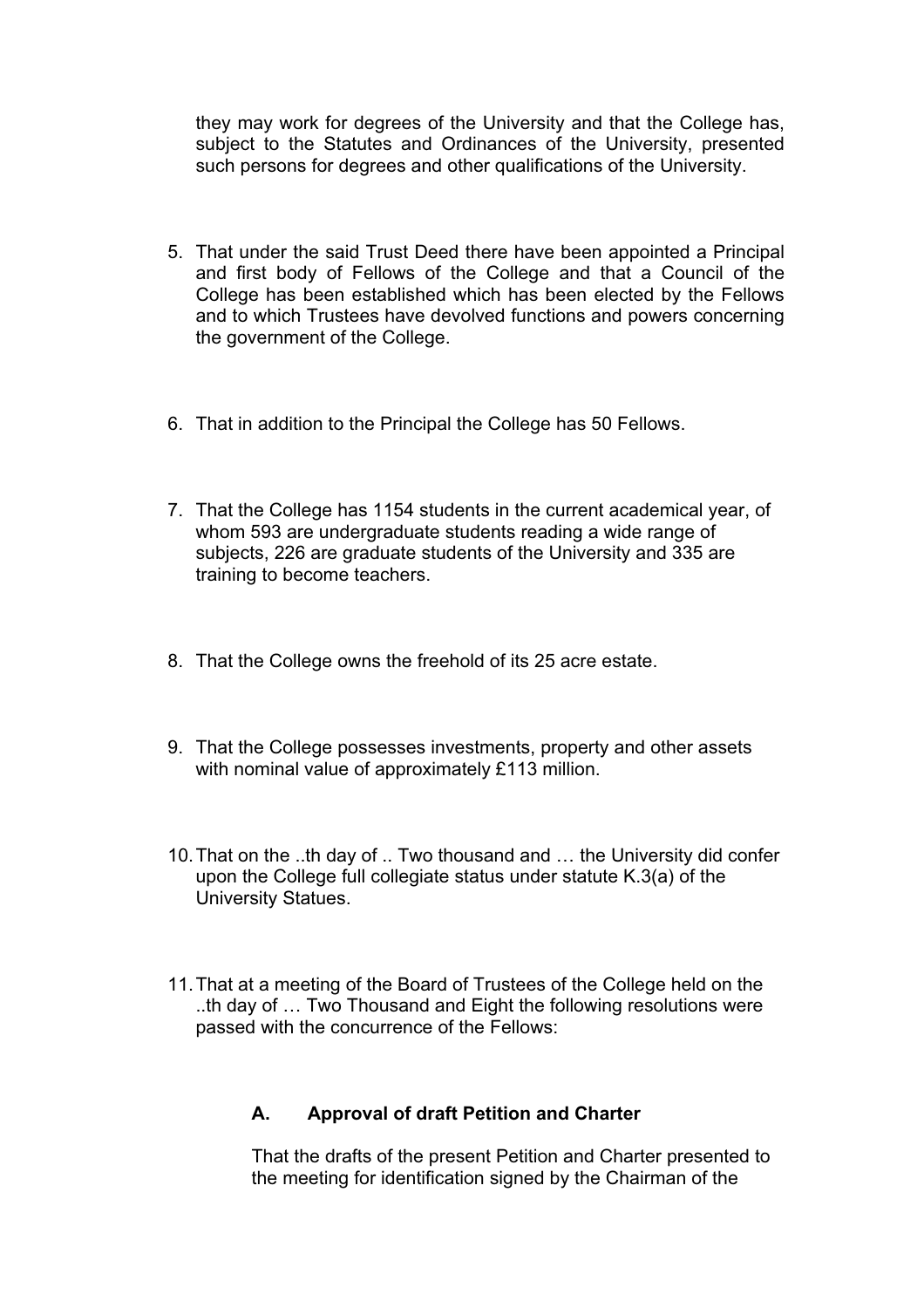Board of Trustees and Principal of the College be, and hereby are, approved.

## **B. Direction to Petition.**

That the Trustees of the College be and hereby are, directed and empowered to take all necessary steps to petition The Queen's Most Excellent Majesty in Council to grant a Royal Charter of Incorporation to the College.

## **C. Adoption of Statutes.**

That the Statutes set out in the draft produced to the meeting and for the purpose of identification signed by the Chairman of the Board of Trustees and the Principal of the College be, and hereby are, adopted as the Statutes of the College.

## **D. Transfer of Assets.**

That if and when such a Charter be granted all assets of every description held in trust for the College be transferred to vest in the College thereby incorporated subject nevertheless to the incorporated College defraying, providing for and assuming all debts, obligations and liabilities of the Trust Fund administered by the Trustees of the College under the Trust Deed of Two Thousand and One.

### **E. Delegation of Powers.**

That the Chairman of the Board of Trustees or failing him, the Principal of the College be and hereby is authorised and empowered to assent to any modification in the terms of the said Charter and statutes set forth in the Schedule to this petition which Her Most Excellent Majesty in Council may authorise or require.

### **F. Delegated Authority to Sign Petition.**

That Sir David Harrison and Dr Katharine Bridget Pretty be, and hereby are, authorised on behalf of the Trustees to sign the petition to the Queen's Most Excellent Majesty in Council for the grant of a Royal Charter of Incorporation.

11. That the granting of a Royal Charter would be recognition of the College acquiring permanent full collegiate status within the University of Cambridge.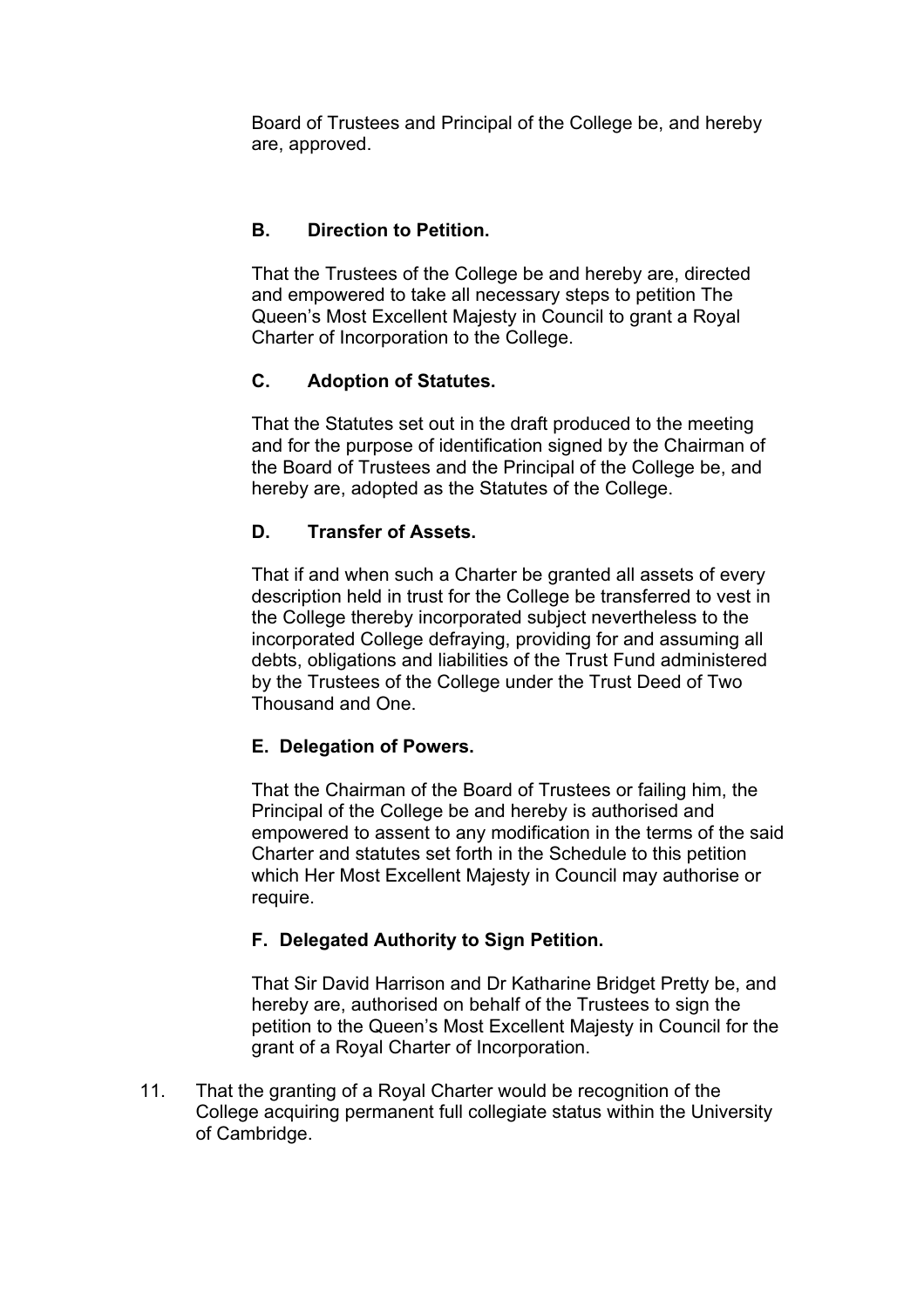**YOUR PETITIONERS** therefore most humbly pray that Your Majesty may be graciously pleased in the exercise of Your Royal Prerogative to grant a Charter to Your Petitioners in the terms of the draft herewith submitted or in such other terms as may to Your Majesty seem proper.

**AND YOUR PETITIONERS** will ever pray etc.

**THE SIGNATURES OF THE TRUSTEES OF HOMERTON COLLEGE** were made hereunto this… day of… Two Thousand and Eight

Sir David Harrison CBE ScD FREng

\_\_\_\_\_\_\_\_\_\_\_\_\_\_\_\_\_\_\_\_\_\_\_\_\_\_\_\_\_\_

\_\_\_\_\_\_\_\_\_\_\_\_\_\_\_\_\_\_\_\_\_\_\_\_\_\_\_\_\_\_

\_\_\_\_\_\_\_\_\_\_\_\_\_\_\_\_\_\_\_\_\_\_\_\_\_\_\_\_\_\_

\_\_\_\_\_\_\_\_\_\_\_\_\_\_\_\_\_\_\_\_\_\_\_\_\_\_\_\_\_\_

 $\overline{\phantom{a}}$  , which is a set of the set of the set of the set of the set of the set of the set of the set of the set of the set of the set of the set of the set of the set of the set of the set of the set of the set of th

 $\mathcal{L}_\mathcal{L}$  , which is a set of the set of the set of the set of the set of the set of the set of the set of the set of the set of the set of the set of the set of the set of the set of the set of the set of the set of

Professor David Thompson, MA PhD BD FRHistS

Andrew John Baxter BA, MFA

John Richard Chaplin FCA

Mark Gerard Hayes MA PhD

Christopher Michael Paley Johnson MA PhD

Commissioner Elisabeth Jupp LLB

\_\_\_\_\_\_\_\_\_\_\_\_\_\_\_\_\_\_\_\_\_\_\_\_\_\_\_\_\_\_

Anne Louise Reyersbach BEd FRSA JP

\_\_\_\_\_\_\_\_\_\_\_\_\_\_\_\_\_\_\_\_\_\_\_\_\_\_\_\_\_\_